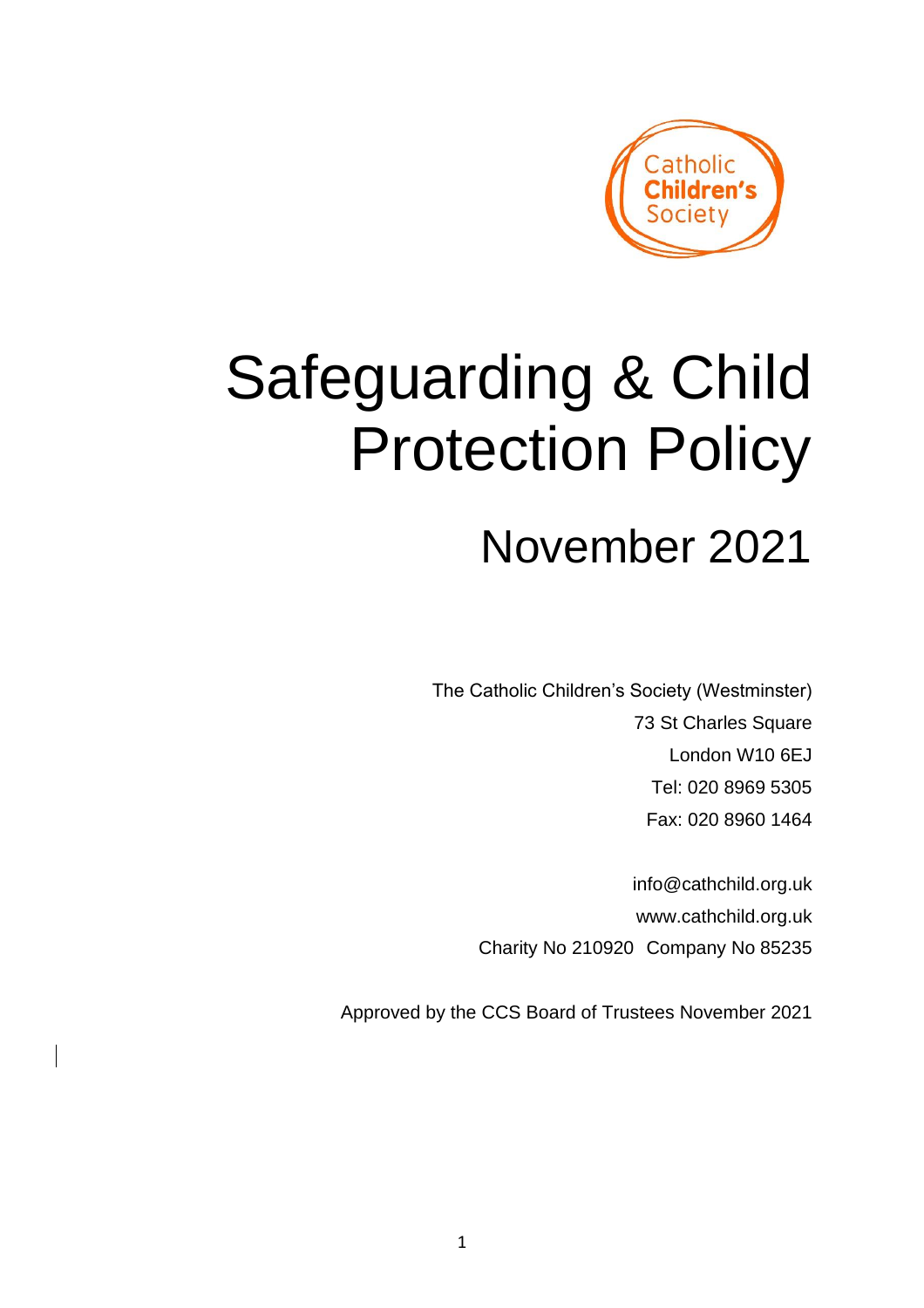# **Table of Contents**

| 2. |                                                                           |  |
|----|---------------------------------------------------------------------------|--|
|    |                                                                           |  |
| 4. |                                                                           |  |
|    |                                                                           |  |
|    |                                                                           |  |
|    |                                                                           |  |
|    | 8. Allegations against staff, volunteers and consultants/contractors  9   |  |
|    |                                                                           |  |
|    |                                                                           |  |
|    | Appendix B: Definitions of key child protection and safeguarding concerns |  |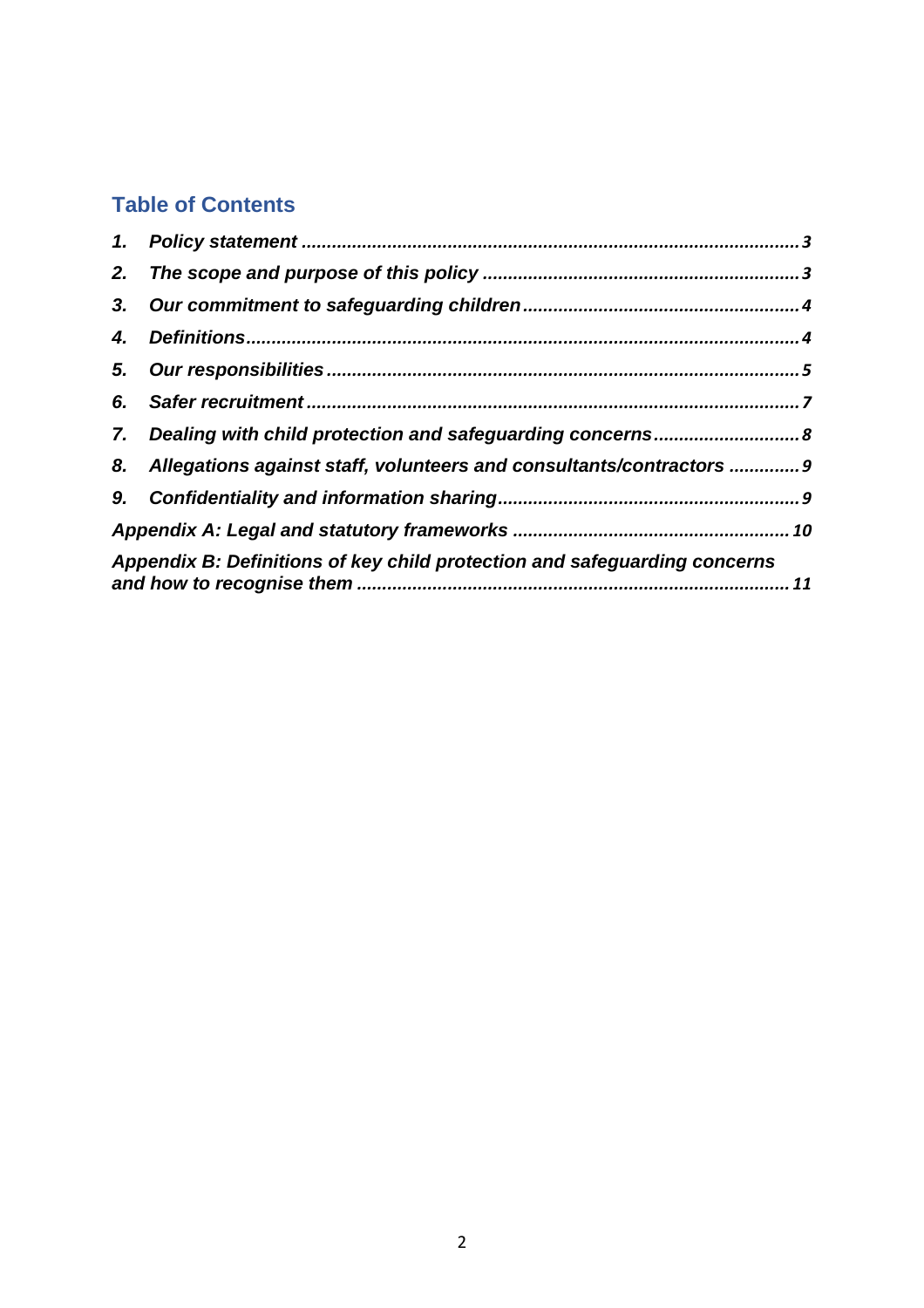# <span id="page-2-0"></span>1. Policy statement

In delivering our services safeguarding children is always paramount. The Catholic Children's Society (CCS) recognises that our responsibilities are not limited to child protection; we are committed to ensuring our safeguarding approach encompasses positive action to promote children's wellbeing and prevent harm.

# <span id="page-2-1"></span>2. The scope and purpose of this policy

This policy applies to all CCS staff, volunteers and consultants/contractors. It aims to set out clear standards and expectations about our roles and responsibilities to keep children safe. Our key objective is to embed an ethos of positive, proactive and responsive practice towards child protection and safeguarding.

This policy is accompanied by detailed guidance documents setting out child protection procedures for each area of our work. These can be accessed here:

- [Safeguarding and Child Protection Procedures:](https://www.cathchild.org.uk/wp-content/uploads/2018/10/Safeguarding-and-Child-Protection-Procedures-Schools-Services.pdf) Schools Services (including [Rainbows and Connect-Ed\)](https://www.cathchild.org.uk/wp-content/uploads/2018/10/Safeguarding-and-Child-Protection-Procedures-Schools-Services.pdf)
- [Safeguarding and Child Protection Procedures:](https://www.cathchild.org.uk/wp-content/uploads/2018/10/Safeguarding-and-Child-Protection-Procedures-Early-Years-Foundation-Stage.pdf) Early Years Provision [\(including St Francis Family Centre and St Mark's Stay & Play\)](https://www.cathchild.org.uk/wp-content/uploads/2018/10/Safeguarding-and-Child-Protection-Procedures-Early-Years-Foundation-Stage.pdf)

This policy stands alongside the other CCS policies listed below:

- Whistle blowing
- Complaints
- Information sharing
- Safeguarding adults at risk
- Disciplinary
- Computer and email policy
- Health and safety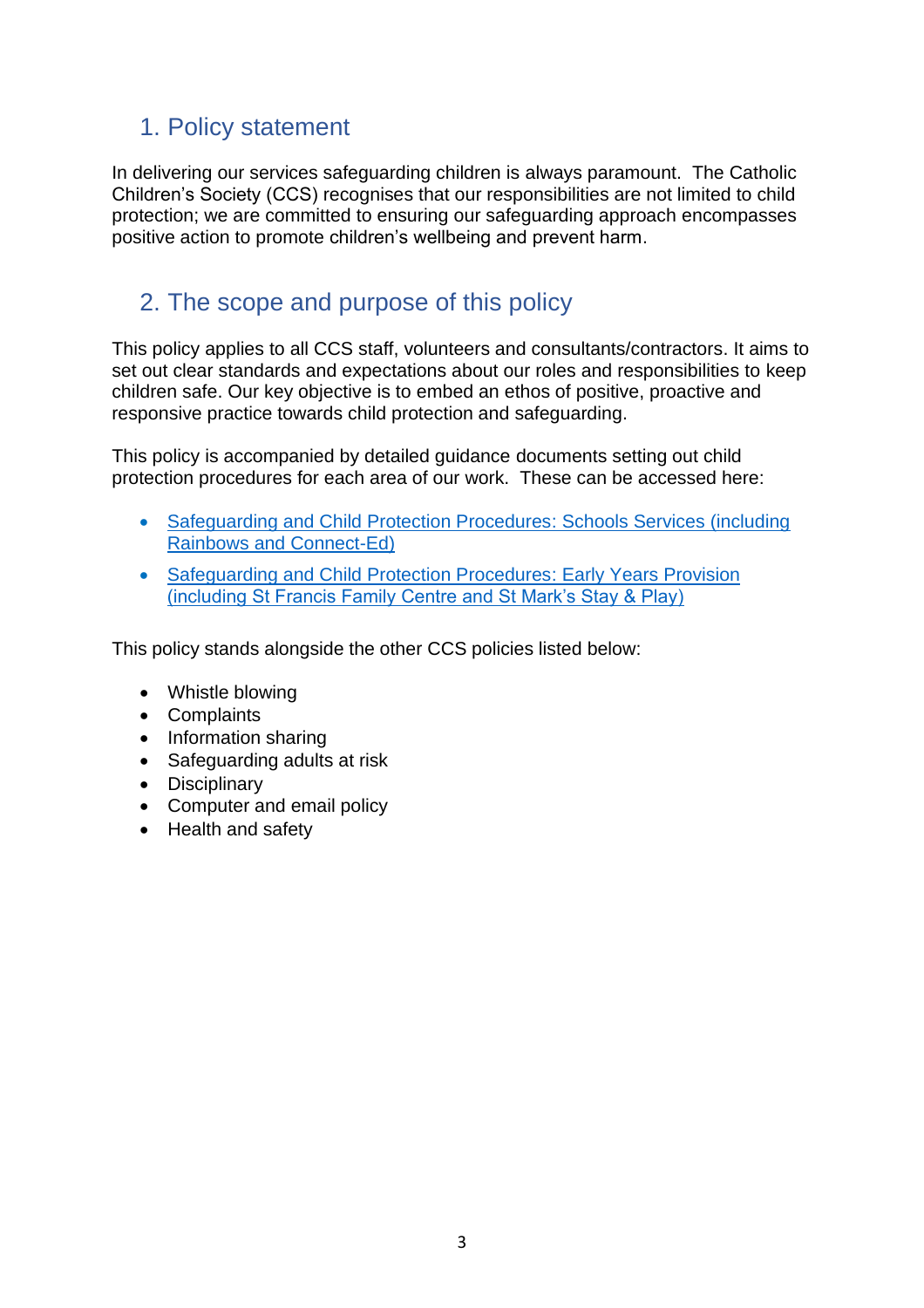# <span id="page-3-0"></span>3. Our commitment to safeguarding children

CCS is committed to safeguarding children. To this end we will ensure that:

- The safety and welfare of children is paramount at all times and in all aspects of our work.
- We take a child centred approach and take all concerns about safeguarding seriously.
- Safeguarding is embedded throughout governance, leadership and culture.
- Children and young people have the right to equal protection from all types of harm whatever their age, ability, gender, race, religious belief, sexual orientation or identity.
- Children are respected, empowered and supported to be safe and their voices help inform and shape activities and practices around safeguarding.
- Recruitment, induction, training, management and supervision procedures support staff, volunteers and consultants/contractors to implement best practice.
- The statutory and legal framework to keep children safe is complied with.
- Procedures for reporting, recording and monitoring safeguarding concerns are reviewed regularly.
- We expect high standards from organisations we work with and take a systems approach to safeguarding children.

# <span id="page-3-1"></span>4. Definitions

**Children:** This policy defines children as between the ages of 0 and 18. Please refer to our Safeguarding Adults at Risk Policy for concerns relating to people over the age of 18.

**A child centred approach:** This is defined as keeping the child in focus when making decisions about their lives and working in partnership with them and their families (Working Together to Safeguard Children, 2018).

**Safeguarding concerns:** Definitions of some key safeguarding concerns and how to recognise them are set out in Appendix B of this document.

**Significant harm:** This is the threshold which justifies compulsory intervention in the best interests of the child. The Children's Act (1989) states that ascertaining whether harm is 'significant' can be determined by comparing the health and wellbeing of the child with "that which could reasonably be expected of a similar child".

**Early identification and help:** Statutory guidance emphasises the importance of children accessing early help and support in order to avoid child or adult protection interventions at a later time.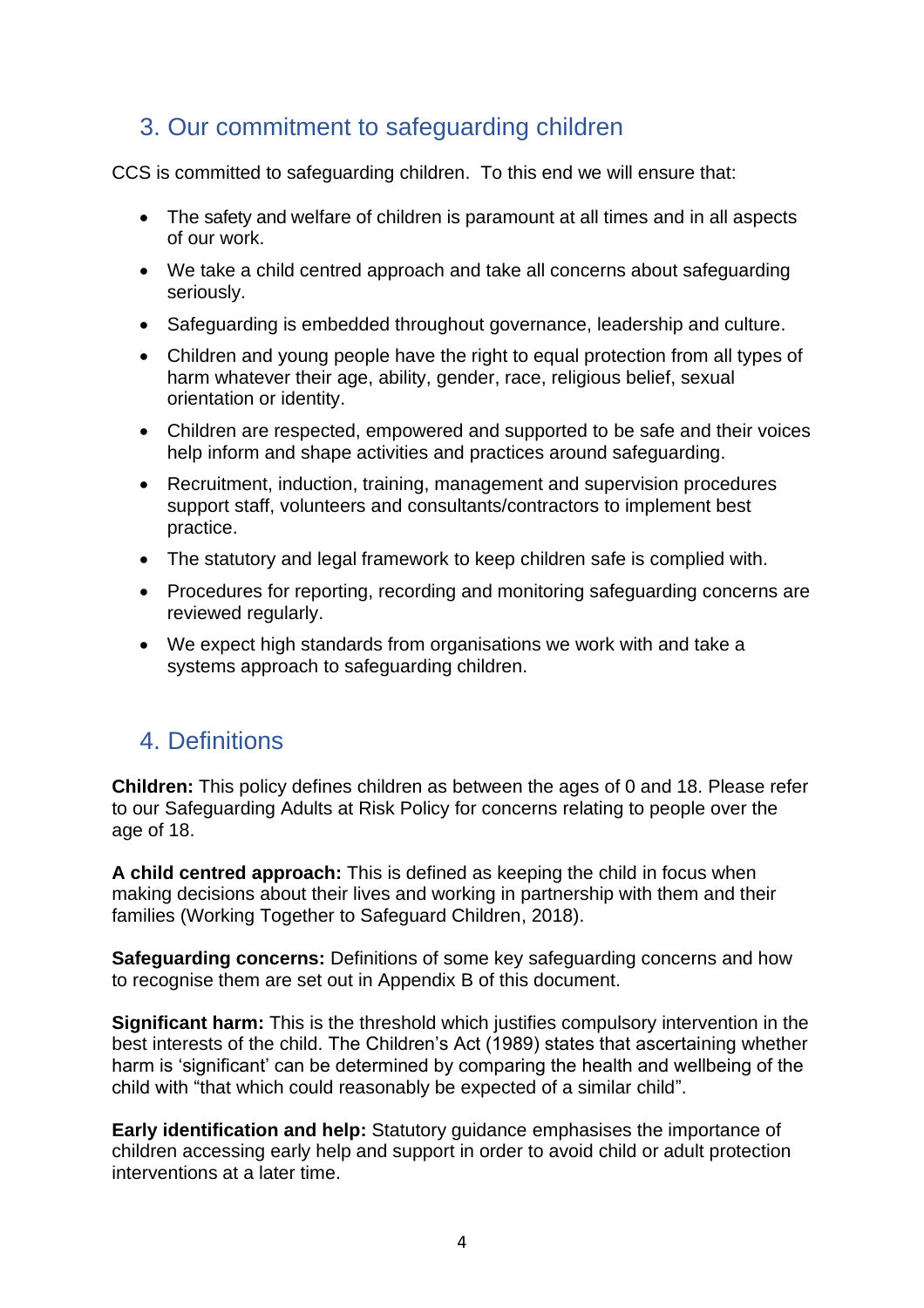# <span id="page-4-0"></span>5. Our responsibilities

Safeguarding is everyone's responsibility at CCS and all staff, volunteers and consultants/contractors must have a good working knowledge of this policy, together with the procedure documents relevant to their area of work. In addition, specific responsibilities for safeguarding children sit within various roles as follows:

#### **(i) Trustees**

Safeguarding is a key governance priority for trustees. Our trustees will:

- Act within this policy at all times.
- Assess and manage risk.
- Ensure robust safeguarding policies and procedures are in place and are reviewed annually.
- Work with the Senior Management Team (SMT) to monitor and review whether safeguarding policy and procedures are being implemented and are effective, including reviewing quarterly quality assurance reports.
- Respond appropriately to allegations of abuse and whistleblowing cases.
- Have at least one designated trustee who has specialist knowledge of safeguarding and supports best practice within the organisation.

#### **(ii) Senior Management Team**

CCS's Senior Management Team (SMT) includes the CEO, Head of Resources, Head of Finance, Head of School Services & Safeguarding and Head of Partnerships and Communication. They will ensure:

- Regular oversight of safeguarding practice within CCS is maintained.
- Clear and effective safeguarding policy and procedures are in place, are reviewed at least annually and are made available to all staff, volunteers, consultants/contractors and service users.
- CCS has effective procedures to manage the reporting, recording and monitoring of safeguarding concerns and actions.
- Sufficient resources are directed to this area of work.
- CCS follows robust safer recruitment procedures.
- All staff and volunteers have access to high quality safeguarding children training, at a level and frequency appropriate to their role and responsibilities.
- Safeguarding allegations against staff, volunteers and consultants/ contractors are dealt with appropriately.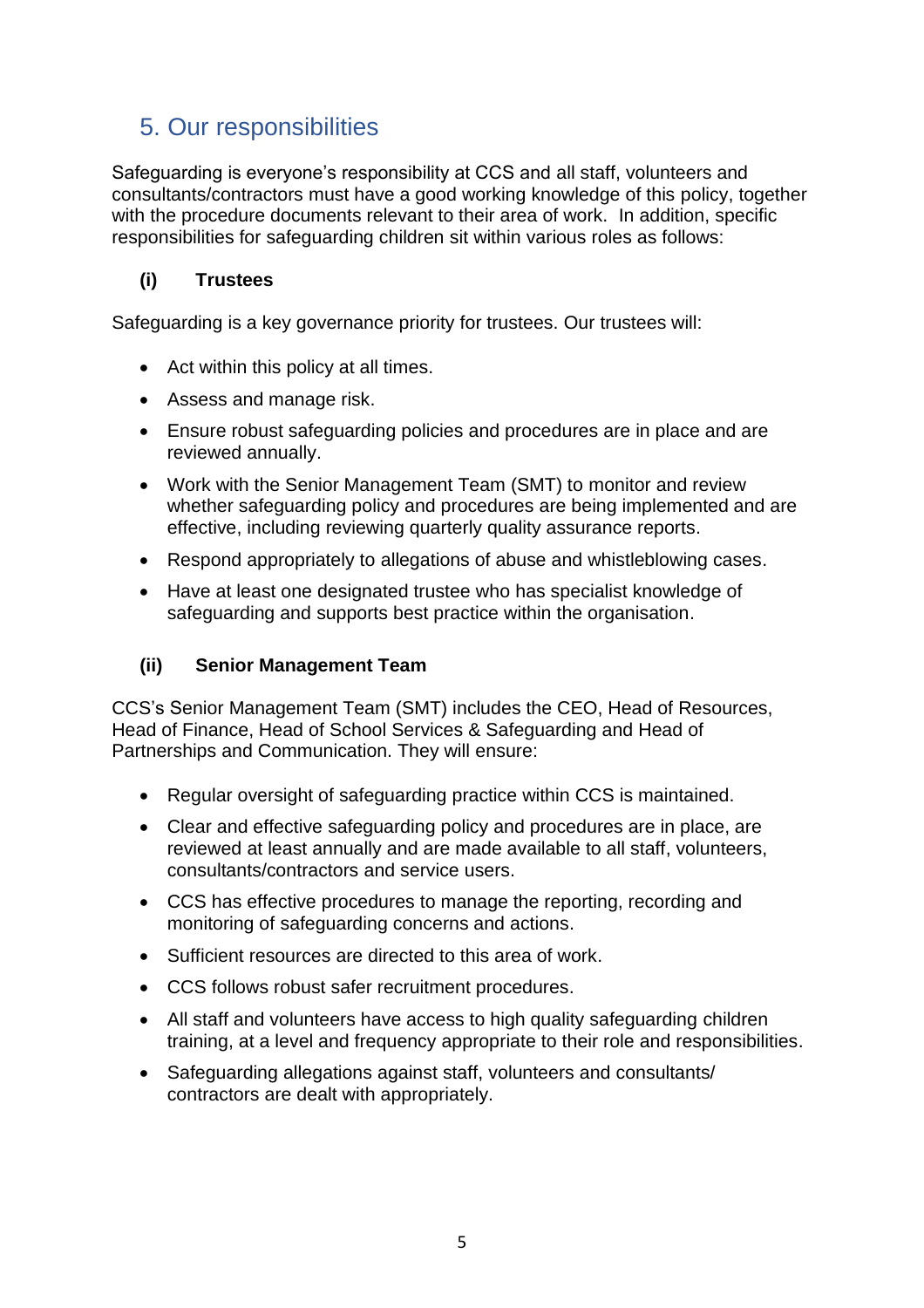### **(iii) Senior Designated Safeguarding Lead (SDSL)**

The SDSL is the Head of School Services & Safeguarding. This member of staff will:

- Ensure staff working with safeguarding across CCS have adequate management and supervision to enable them to be effective.
- Ensure there is at least one Designated Safeguarding Lead for each service who is adequately trained, managed and supported to be the initial point of contact for staff/volunteers when sharing any concerns and seeking advice and support.
- Advocate for the needs of, and resources for, safeguarding within CCS.
- Check that safeguarding referrals, incident reports and actions taken are securely recorded, reviewed and followed up as necessary.
- Develop guidance and ensure training is available to increase expertise and knowledge around safeguarding within CCS.
- Ensure regular meetings take place with DSLs to maintain clear oversight and understanding of the concerns being managed.
- Report to the SMT (and trustees as required) regarding safeguarding activities, trends and emerging issues.
- Report any significant safeguarding concerns or activity to the CEO immediately and support with managing risk.
- Keep up to date with relevant law, guidance and case examples.
- Proactively engage with other agencies and external experts to ensure that CCS's approach is informed by, and contributes to, best practice within the sector.

#### **(iv) Designated Safeguarding Leads (DSLs)**

Each service will have one or more DSLs who will:

- Be the main point of contact for the staff they line-manage and provide safeguarding advice and support.
- Ensure all concerns are recorded, monitored and followed up appropriately.
- Immediately highlight any concerns they have about a case to the SDSL.
- Discuss safeguarding cases with the SDSL, and other DSLs, in regular meetings.
- Contact the CEO if there are any concerns about the practice of the SDSL.
- Ensure safeguarding referrals to schools and/or local authorities are of a high quality and are followed up as required.
- Help disseminate information on any changes to CCS's safeguarding policy and procedures to ensure all staff, volunteers and consultants/contractors are up to date with current policy and practice.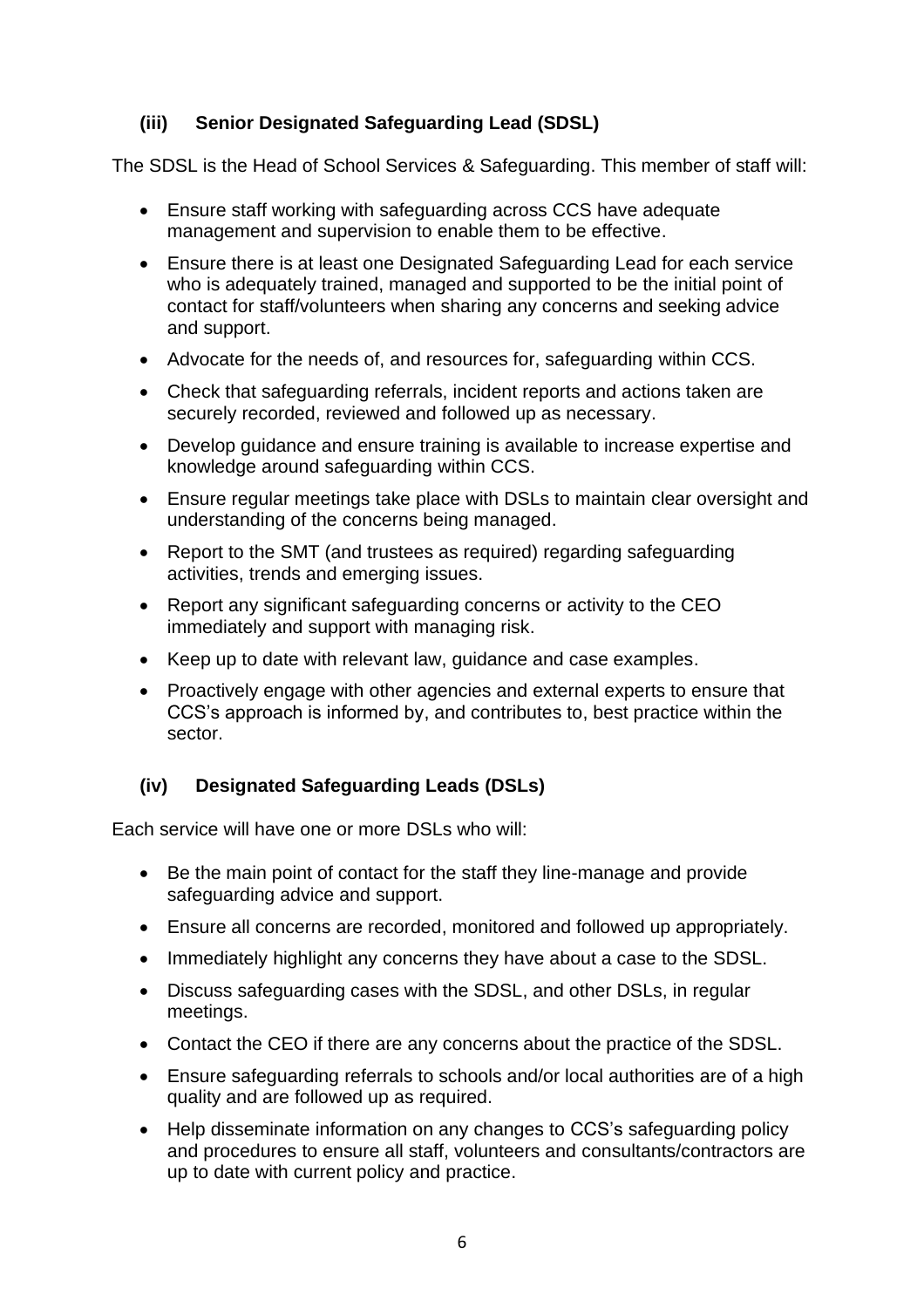• Signpost teams to relevant resources to promote best practice and support the continuous improvement of safeguarding with their service area and the wider organisation.

#### **(v) Staff and Volunteers**

All staff are responsible for:

- Ensuring they know and adhere to CCS's safeguarding policy and procedures.
- Maintaining up to date knowledge of the safeguarding policies and procedures of the settings in which they operate (schools, early years settings etc.).
- Working within their specific professional ethical and competency framework.
- Completing the safeguarding children training required for their role.
- Immediately raising any safeguarding concern they identify with the DSL.
- Immediately contacting appropriate services in an emergency situation (police, ambulance, social services etc.).

## **(vi) Contractors and Consultants**

CCS may consult or contract with organisations or independent professionals, such as trainers or clinical supervisors. All consultants or contractors must:

- Ensure they are familiar with and adhere to CCS's safeguarding policy and procedures.
- Contact the relevant DSL if they have any concerns about CCS staff/volunteers or escalate their concerns to the SDSL or CEO as appropriate.

# <span id="page-6-0"></span>6. Safer recruitment

CCS will adhere to safer recruitment principles by:

- Ensuring that all staff who work directly with children have an enhanced DBS check and their DBS status is regularly reviewed via the DBS Update Service.
- Ensuring that two satisfactory references are received for all appointments.
- Training staff with responsibility for recruitment in safer recruitment practice.
- Providing a thorough induction for all new staff/volunteers before they start working with children, including providing safeguarding children training and information on key policies and procedures.
- Ensuring all staff/volunteers have read our Code of Conduct.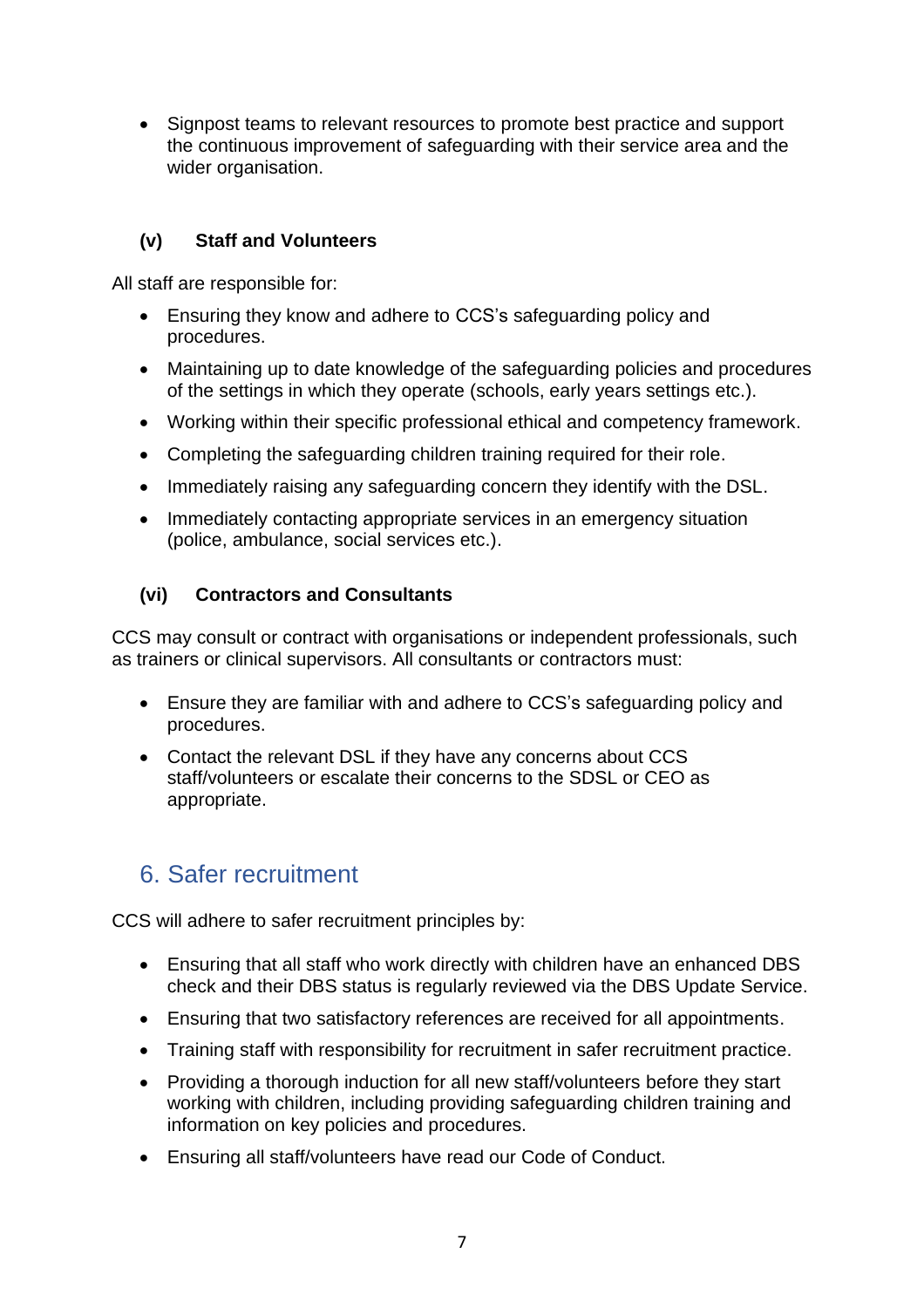• Applying the BACP ethical and competency framework for all counsellors and therapists to assess their suitability for working therapeutically with children.

# <span id="page-7-0"></span>7. Dealing with child protection and safeguarding concerns

All safeguarding or child protection concerns should be reported to a DSL at CCS on the day that disclosure is made or the concern is noted. The following documents provide detailed guidance on the procedures to follow for each area of our work:

- [Safeguarding and Child Protection Procedures:](https://www.cathchild.org.uk/wp-content/uploads/2018/10/Safeguarding-and-Child-Protection-Procedures-Schools-Services.pdf) Schools Services (including [Rainbows and Connect-Ed\)](https://www.cathchild.org.uk/wp-content/uploads/2018/10/Safeguarding-and-Child-Protection-Procedures-Schools-Services.pdf)
- [Safeguarding and Child Protection Procedures:](https://www.cathchild.org.uk/wp-content/uploads/2018/10/Safeguarding-and-Child-Protection-Procedures-Early-Years-Foundation-Stage.pdf) Early Years Provision [\(including St Francis Family Centre and St Mark's Stay & Play\)](https://www.cathchild.org.uk/wp-content/uploads/2018/10/Safeguarding-and-Child-Protection-Procedures-Early-Years-Foundation-Stage.pdf)

#### *All safeguarding concerns must be reported immediately and written up by the end of the same working day. If any of actions outlined in these procedure documents have not been completed they MUST be handed over to either your line manager or another manager.*

If the concern is being raised by a member of staff who is not linked to a specific service, or if a DSL is unavailable, the SDSL should be informed immediately. If the SDSL is not available the Deputy SDSL should be contacted. If neither are available the CEO should be informed. All contact numbers and roles are set out in the [CCS](https://www.cathchild.org.uk/wp-content/uploads/2018/10/CCS-Safeguarding-Contact-Sheet.pdf)  [Safeguarding Contact Sheet](https://www.cathchild.org.uk/wp-content/uploads/2018/10/CCS-Safeguarding-Contact-Sheet.pdf)

All disclosures and concerns will be taken seriously and, where appropriate, passed to the relevant safeguarding lead within the school or statutory authority. When dealing with safeguarding concerns:

- CCS will not investigate disclosures, allegations or suspicions of harm to children, although clarification will be sought where appropriate.
- All disclosures and concerns will be followed up and actions by schools and statutory authorities will be monitored and reviewed.
- Where schools/statutory authorities are not taking action deemed appropriate CCS reserves the right to escalate the concern.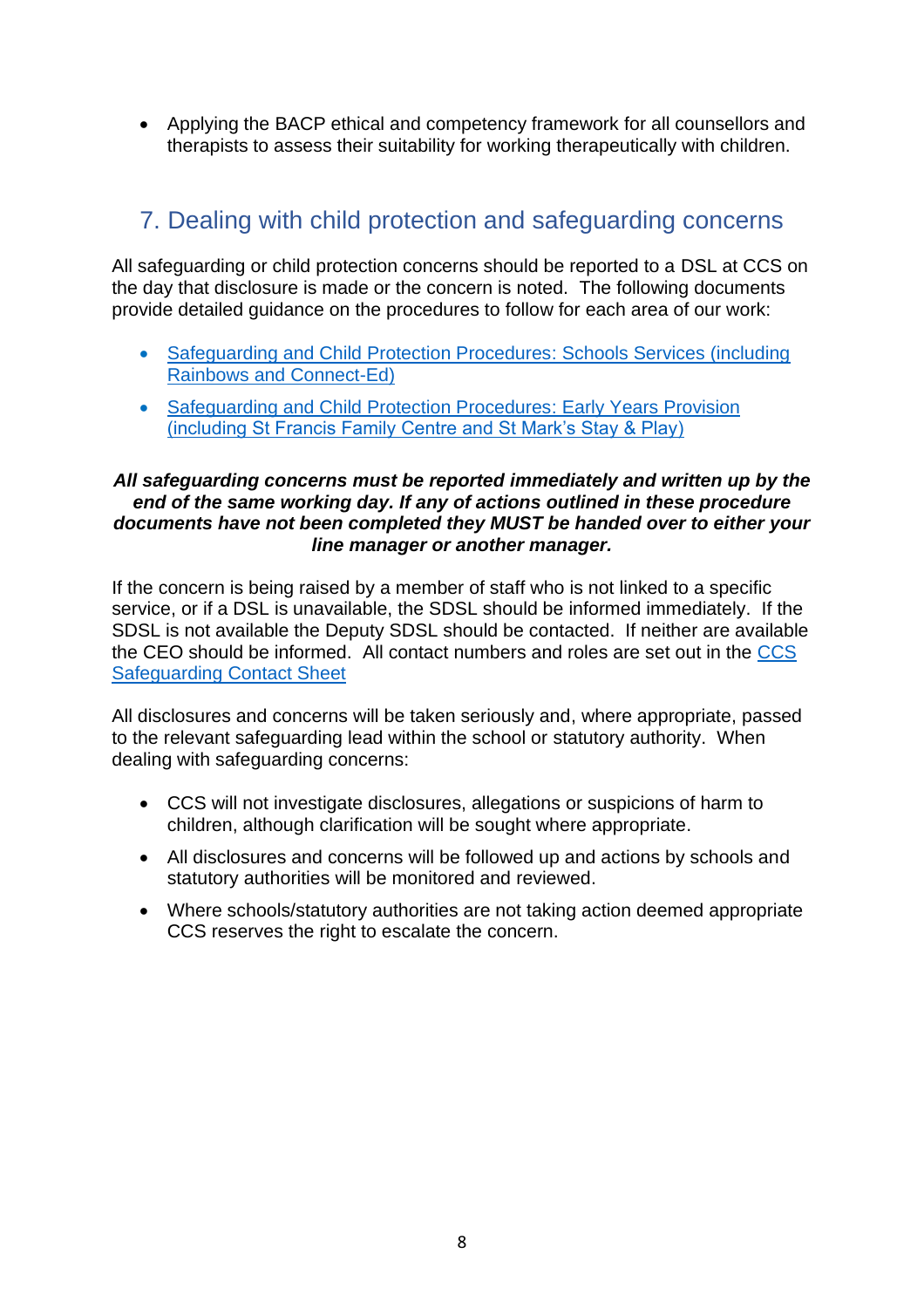# <span id="page-8-0"></span>8. Allegations against staff, volunteers and consultants/contractors

Anyone working, volunteering or consulting/contracting with CCS has a duty to raise any concerns they may have about any adult working or volunteering with children. These concerns may include instances where the adult has:

- Behaved in a way that has, or may have, harmed a child.
- Potentially committed a criminal offence against, or related to, a child.
- Behaved in a way that indicates they may pose a risk of harm to children

In the event of the safeguarding concern/allegation (whether current or non-recent) being about a member of CCS staff or volunteer this should be reported to the SDSL who may in turn refer to the Local Authority Designated Officer (LADO).

If the staff concern or allegation (whether current or non-recent) is about the SDSL, the member of staff should contact the CEO who may then refer to the LADO.

Recommendations regarding any suspension of a member of staff will be made to CCS at the point of referral to the LADO or at the initial LADO strategy meeting. Any recommendation by the LADO to suspend a member of staff will be kept under review.

If the allegation is about any other adult working or volunteering with children then the concern should be passed to the DSL or SDSL who will in turn refer to the LADO. The role of the LADO is set out here: [https://national-lado-network.co.uk/the](https://national-lado-network.co.uk/the-role-of-the-lado-local-authority-designated-officer/)[role-of-the-lado-local-authority-designated-officer/](https://national-lado-network.co.uk/the-role-of-the-lado-local-authority-designated-officer/)

# <span id="page-8-1"></span>9. Confidentiality and information sharing

All work with children and parents/carers should be framed with a contract which makes the limits of confidentiality explicitly clear. This is in line with [Working](https://assets.publishing.service.gov.uk/government/uploads/system/uploads/attachment_data/file/942454/Working_together_to_safeguard_children_inter_agency_guidance.pdf)  [Together to Safeguard Children \(2018\),](https://assets.publishing.service.gov.uk/government/uploads/system/uploads/attachment_data/file/942454/Working_together_to_safeguard_children_inter_agency_guidance.pdf) [Keeping Children Safe in Education \(2021\)](https://assets.publishing.service.gov.uk/government/uploads/system/uploads/attachment_data/file/1021914/KCSIE_2021_September_guidance.pdf) and [Information Sharing Advice for Safeguarding Practitioners](https://assets.publishing.service.gov.uk/government/uploads/system/uploads/attachment_data/file/721581/Information_sharing_advice_practitioners_safeguarding_services.pdf) (2018). Staff should have particular regard to the '7 Golden Rules' set out in the latter.

The duty to protect children takes priority over all other considerations when sharing information.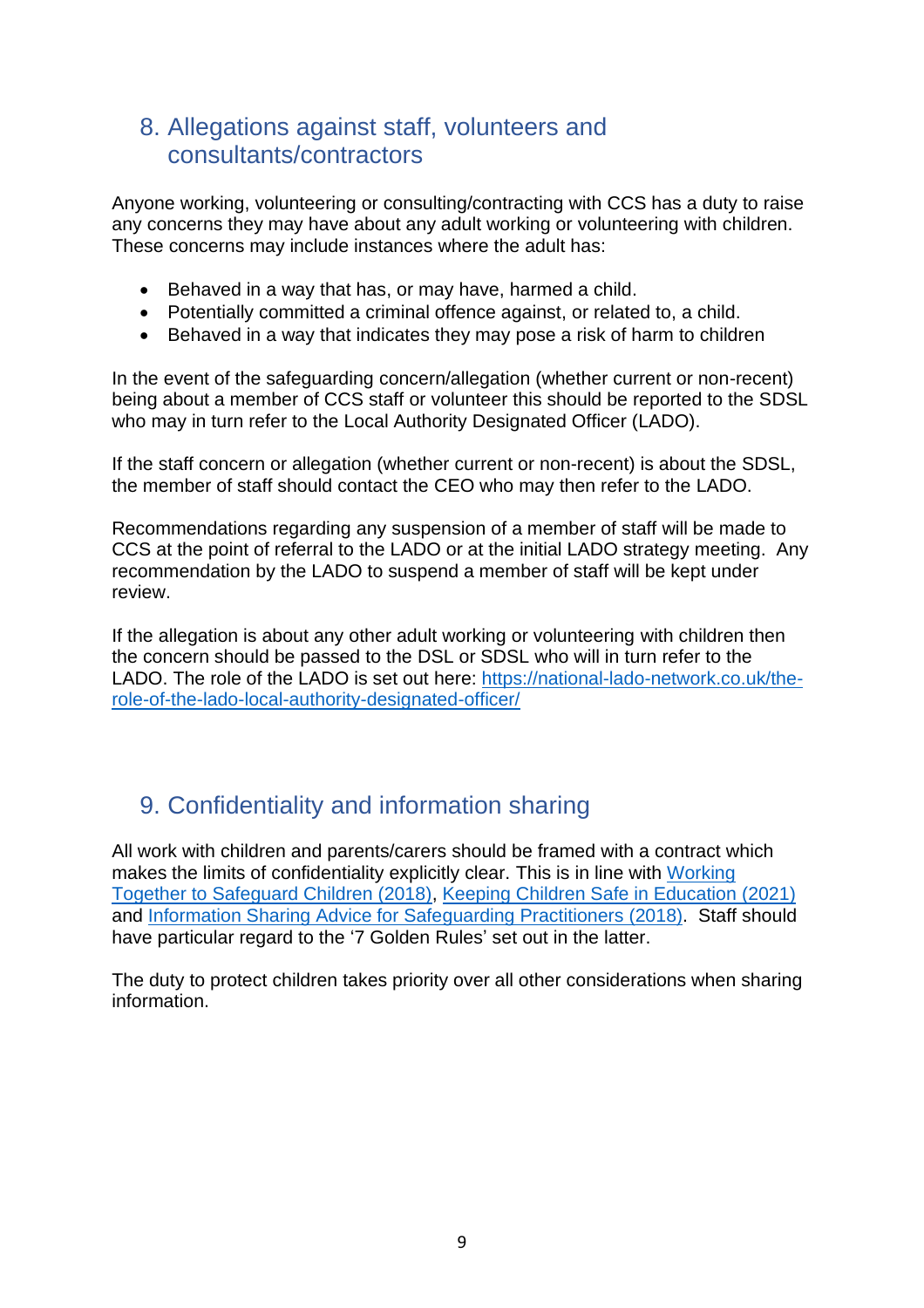# <span id="page-9-0"></span>Appendix A: Legal and statutory frameworks

The CCS Safeguarding & Child Protection Policy is underpinned by the following key legislation, statutory guidance and documents:

#### **The Children Act 1989 and 2004**

This provides the main legislative foundation for the care and protection of children. It outlines how children's welfare is paramount and that delays in reporting safeguarding concerns are likely to prejudice a child's welfare.

#### **Working Together to Safeguard Children (2018)**

This provides a national framework within which agencies and professionals should work together to put the Children Acts into practice [https://www.gov.uk/government/publications/working-together-to-safeguard-children-](https://www.gov.uk/government/publications/working-together-to-safeguard-children--2) [-2](https://www.gov.uk/government/publications/working-together-to-safeguard-children--2)

#### **Keeping Children Safe in Education 2021**

This document is updated annually and sets out what schools and colleges in England must do to safeguard and promote the welfare of children and young people under the age of 18.

[https://assets.publishing.service.gov.uk/government/uploads/system/uploads/attach](https://assets.publishing.service.gov.uk/government/uploads/system/uploads/attachment_data/file/1014058/KCSIE_2021) [ment\\_data/file/1014058/KCSIE\\_2021](https://assets.publishing.service.gov.uk/government/uploads/system/uploads/attachment_data/file/1014058/KCSIE_2021)

#### **The Statutory Framework for the Early Years Foundation Stage (2021)**

This sets the standards for the learning, development and care of children from birth to 5 years old.

[https://assets.publishing.service.gov.uk/government/uploads/system/uploads/attach](https://assets.publishing.service.gov.uk/government/uploads/system/uploads/attachment_data/file/974907/EYFS_framework_-_March_2021.pdf) ment\_data/file/974907/EYFS\_framework - March\_2021.pdf

#### **Information Sharing Advice for Safeguarding Practitioners (2018):**

This document provides advice for practitioners who provide services to children on sharing information to help keep children safe.

[https://assets.publishing.service.gov.uk/government/uploads/system/uploads/attach](https://assets.publishing.service.gov.uk/government/uploads/system/uploads/attachment_data/file/721581/Information_sharing_advice_practitioners_safeguarding_services.pdf) [ment\\_data/file/721581/Information\\_sharing\\_advice\\_practitioners\\_safeguarding\\_servi](https://assets.publishing.service.gov.uk/government/uploads/system/uploads/attachment_data/file/721581/Information_sharing_advice_practitioners_safeguarding_services.pdf) [ces.pdf](https://assets.publishing.service.gov.uk/government/uploads/system/uploads/attachment_data/file/721581/Information_sharing_advice_practitioners_safeguarding_services.pdf)

#### **London Child Protection Procedures:**

<https://www.londoncp.co.uk/>

Professionals working or volunteering for CCS must also adhere to relevant professional guidelines for safeguarding and child protection. This includes (but may not be limited to):

**BACP:** Safeguarding children and young people within the counselling profession: [https://www.cathchild.org.uk/wp-content/uploads/2021/02/BACP-Safeguarding](https://www.cathchild.org.uk/wp-content/uploads/2021/02/BACP-Safeguarding-children-and-young-people-within-the-counselling-professions.pdf)[children-and-young-people-within-the-counselling-professions.pdf](https://www.cathchild.org.uk/wp-content/uploads/2021/02/BACP-Safeguarding-children-and-young-people-within-the-counselling-professions.pdf)

**Social Work England:** Professional standards:

<https://www.socialworkengland.org.uk/standards/professional-standards>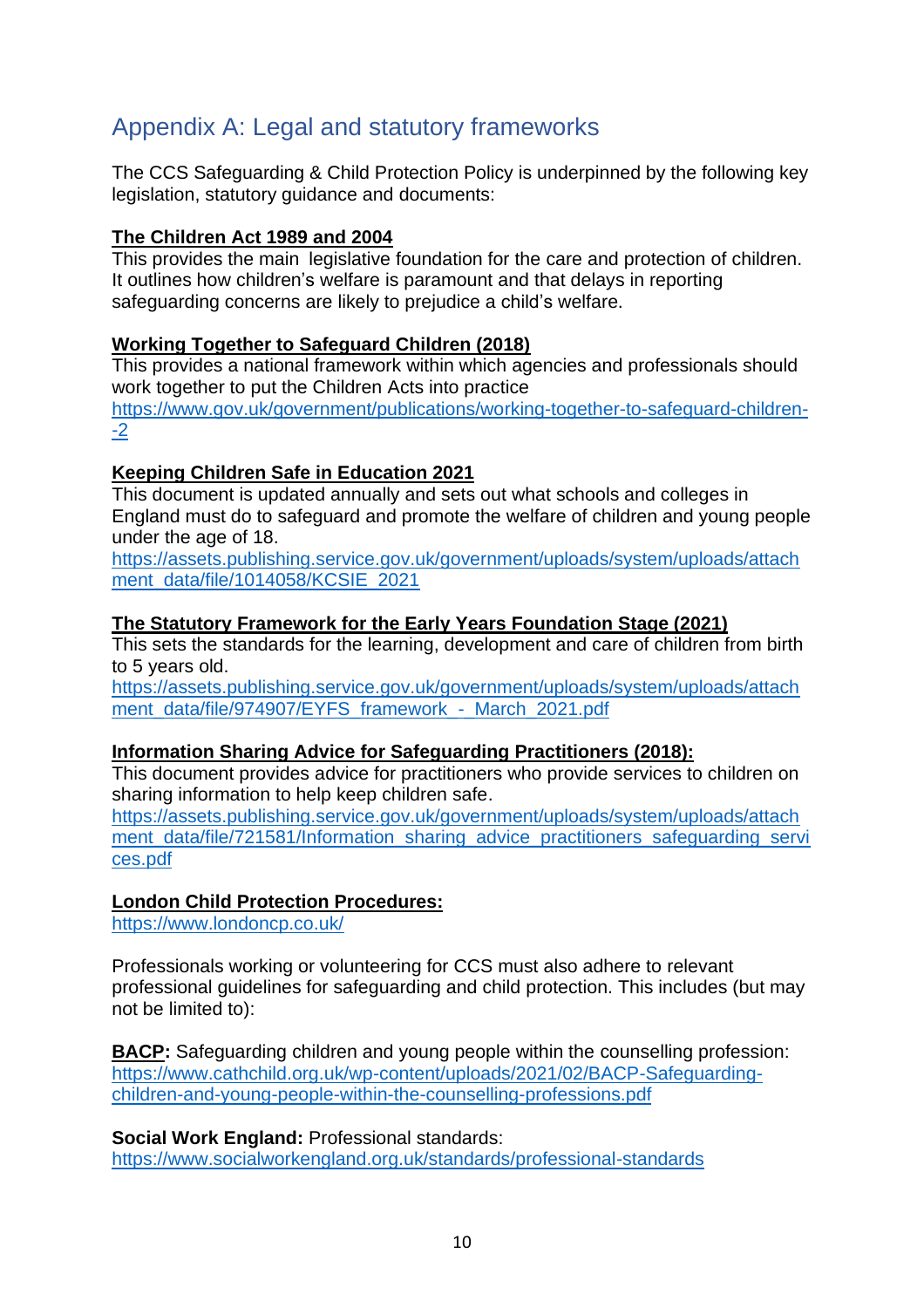**Early Years Alliance**: Safeguarding in the early years: <https://www.eyalliance.org.uk/safeguarding-early-years>

# <span id="page-10-0"></span>Appendix B: Definitions of key child protection and safeguarding concerns and how to recognise them

Those working with children must be aware of signs of abuse. When considering potential abuse it is helpful to take a contextual approach to safeguarding. This means understanding and responding to young people's experiences of significant harm beyond just their families (known as 'extra-familial harm'). It recognises that the different relationships that young people form in their neighbourhoods, schools and online can feature violence and abuse. Contextual safeguarding facilitates looking at these areas when assessing a child's needs. The areas considered are:

- Home
- Peer group
- School
- Neighbourhood

Below are some definitions to support staff with identifying various categories of abuse.

**Emotional abuse:** The persistent emotional maltreatment of a child such as to cause severe and persistent adverse effects on the child's emotional development. It may involve:

- Conveying to a child that they are worthless or unloved, inadequate, or valued only insofar as they meet the needs of another person.
- Not giving the child opportunities to express their views, deliberately silencing them or 'making fun' of what they say or how they communicate.
- Age or developmentally inappropriate expectations being imposed on children
- Interactions that are beyond a child's developmental capability, as well as overprotection and limitation of exploration and learning, or preventing the child participating in normal social interaction.
- Seeing or hearing the ill-treatment of another.
- Serious bullying (including cyber bullying), causing children frequently to feel frightened or in danger, or the exploitation or corruption of children.

Some level of emotional abuse is involved in all types of maltreatment of a child, though it may occur alone.

**Physical abuse:** A form of abuse which may involve hitting, shaking, throwing, poisoning, burning or scalding, drowning, suffocating or otherwise causing physical harm to a child. Physical harm may also be caused when a parent or carer fabricates the symptoms of, or deliberately induces, illness in a child.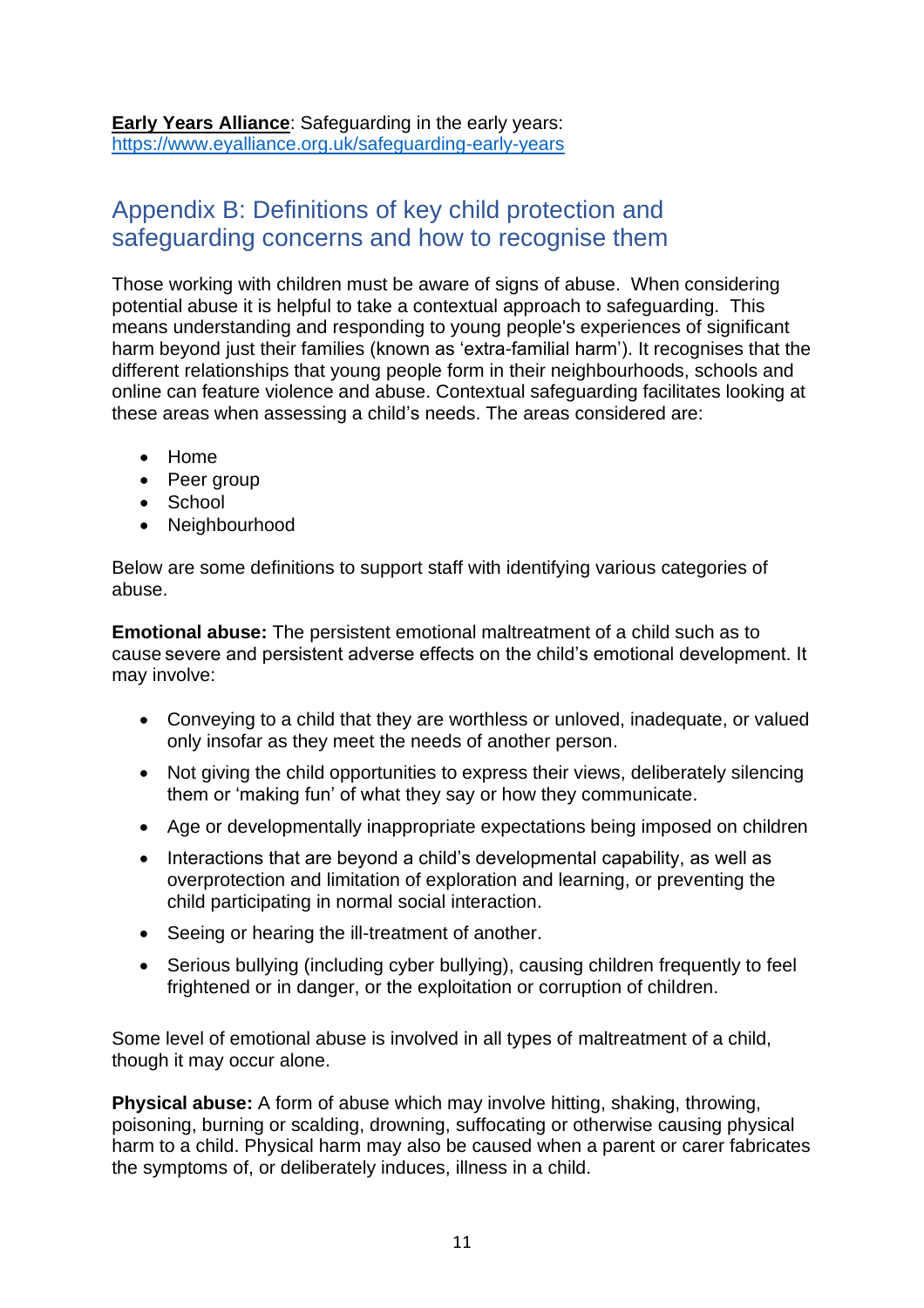**Neglect**: The persistent failure to meet a child's basic physical and/or psychological needs, likely to result in the serious impairment of the child's health or development. Neglect may occur during pregnancy as a result of maternal substance abuse. Once achild is born, neglect may involve a parent or carer failing to:

- Provide adequate food, clothing and shelter (including exclusion from home or abandonment).
- Protect a child from physical and emotional harm or danger.
- Ensure adequate supervision (including the use of inadequate care-givers)
- Ensure access to appropriate medical care or treatment.

It may also include neglect of, or unresponsiveness to, a child's basic emotional needs.

**Sexual abuse:** This involves forcing or enticing a child or young person to take part in sexual activities, not necessarily involving a high level of violence, whether or not the child is aware of what is happening. The activities may involve:

- Physical contact, including assault by penetration (for example, rape or oral sex) or non-penetrative acts such as masturbation, kissing, rubbing and touching outside of clothing.
- Non-contact activities, such as involving children in looking at, or in the production of, sexual images, watching sexual activities, encouraging children to behave in sexually inappropriate ways, or grooming a child in preparation for abuse.
- Sexual abuse can take place online, and technology can be used to facilitate offline abuse.

Sexual abuse is not solely perpetrated by adult males. Women can also commit acts of sexual abuse, as can other children. Non–recent abuse should be treated in the same way as recent abuse.

**Mental Health:** Issues with mental health can, in some cases, be an indicator that a child has suffered or is at risk of suffering abuse, neglect or exploitation. Where children have suffered abuse and neglect, or other potentially traumatic adverse childhood experiences, this can have a lasting impact throughout childhood, adolescence and into adulthood. It is key that staff are aware of how these children's experiences can impact on their mental health, behaviour and education.

**Domestic Abuse:** The government definition of domestic violence and abuse is:

"Any incident or patterns of incidents of controlling, coercive, threatening behaviour, violence or abuse between those over 16, who are, or have been intimate partners or family members regardless of gender or sexuality. The abuse can encompass, but is not limited to psychological, physical, sexual, financial and emotional".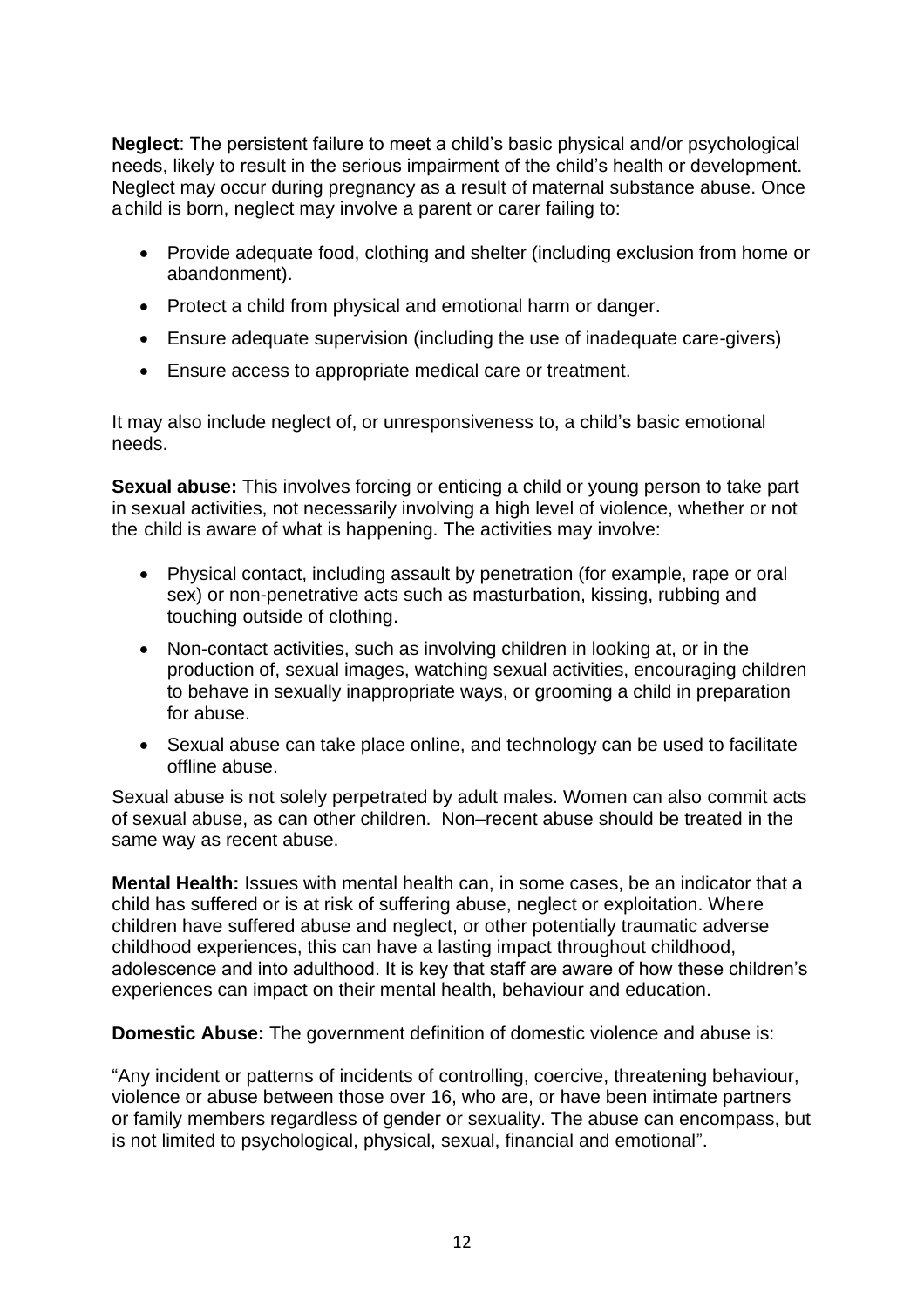**Peer-on-peer abuse (child on child)**: Adults should be aware that children can abuse other children (often referred to as peer-on-peer abuse). It can happen both inside/outside of school and online. It is important that adults working with children recognise the indicators and signs of peer-on-peer abuse and know how to identify it. All adults should understand that even if there are no reports in their environment, it does not mean it is not happening; it may simply be that it is not being reported. Peer-on-peer abuse is most likely to include, but may not be limited to:

- Bullying (including cyberbullying, prejudice-based and discriminatory bullying).
- Abuse in intimate personal relationships between peers; physical abuse such as hitting, kicking, shaking, biting, hair pulling, or otherwise causing physical harm (this may include an online element which facilitates, threatens and/or encourages physical abuse)
- Sexual violence, such as rape, assault by penetration and sexual assault (this may include an online element which facilitates, threatens and/or encourages sexual violence)
- Sexual harassment such as sexual comments, remarks, jokes and online sexual harassment, which may be standalone or part of a pattern of abuse
- Causing someone to engage in sexual activity without consent, such as forcing someone to strip, touch themselves sexually, or to engage in sexual activity with a third party
- Consensual and non-consensual sharing of nude and semi-nude images and/or videos (also known as sexting or youth produced sexual imagery)
- Upskirting, which typically involves taking a picture under a person's clothing without their permission, with the intention of viewing their genitals or buttocks to obtain sexual gratification, or cause the victim humiliation, distress or alarm.
- Initiation/hazing type violence and rituals (this could include activities involving harassment, abuse or humiliation used as a way of initiating a person into a group and may also include an online element).

**Child Criminal Exploitation (CCE):** This is defined by the Home Office Serious Violence Strategy as instances where an individual or a group takes advantage of an imbalance of power to coerce, control or manipulate or deceive a child or young person under the age of 18 into any criminal activity (a) in exchange for something the victim needs or wants, and/or (b) for the financial advantage or increased status of the perpetrator or facilitator and/or (c) through violence or threats of violence. The victim may have been criminally exploited even if the activity appears consensual. CCE does not always involve physical contact; it can also occur through the use of technology.

**Child Sexual Exploitation (CSE):** This is a form of child sexual abuse. It occurs where an individual or group takes advantage of an imbalance of power to coerce, control or manipulate or deceive a child or young person under the age of 18 into sexual activity (a) in exchange for something the victim needs or wants, and/or (b) for the financial advantage or increased status of the perpetrator or facilitator. The victim may have been sexually exploited even if the activity appears consensual. As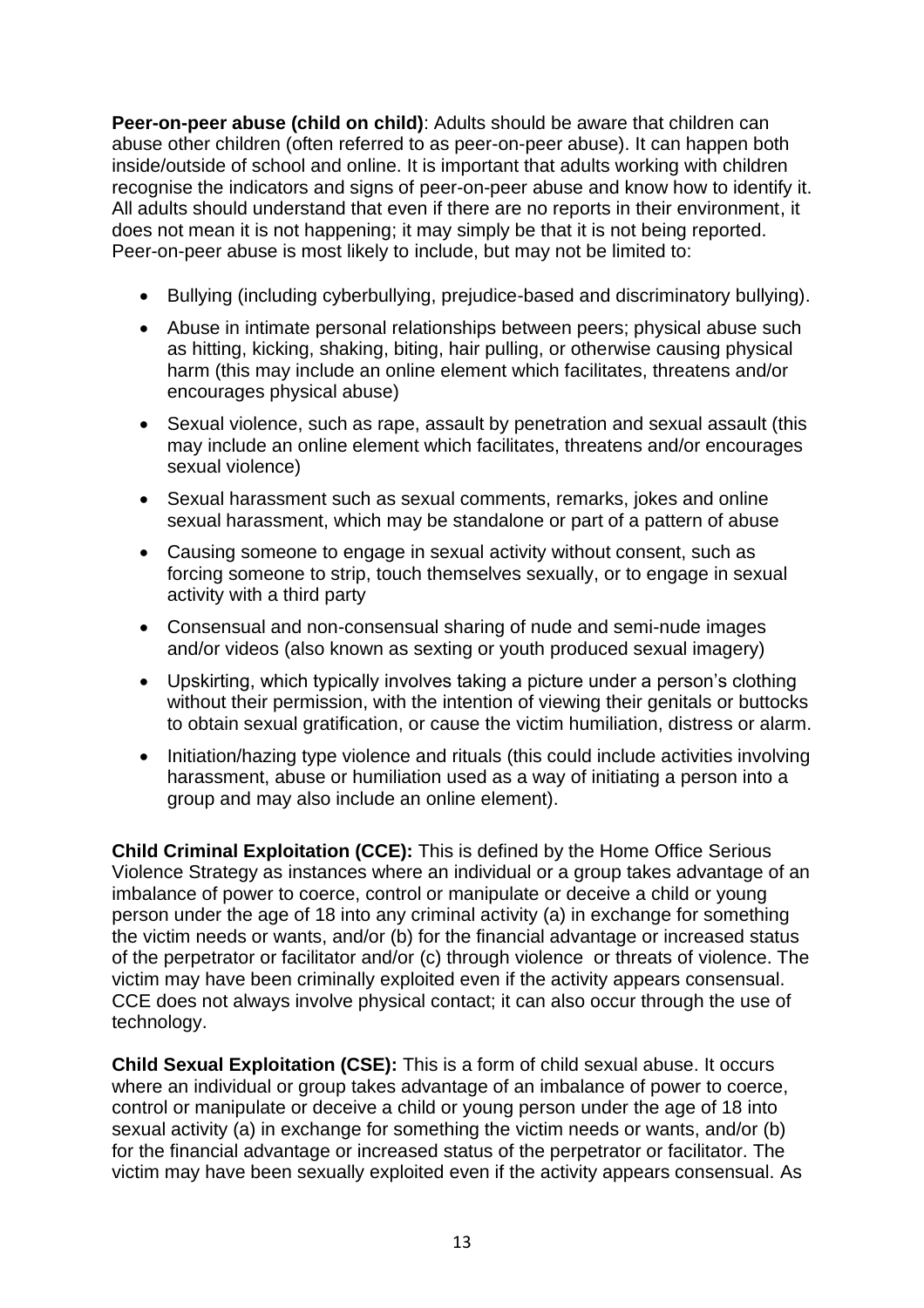with CCE, CSE does not always involve physical contact; it can also occur through the use of technology.

**County Lines** is defined by the Home Office 'Serious Violence Strategy' as a term used to describe gangs and organised criminal networks involved in exporting illegal drugs into one or more importing areas within the UK, using dedicated mobile phone lines or other forms of 'deal line'. They are likely to exploit children and vulnerable adults to move and store the drugs and money, and they will often use coercion, intimidation, violence (including sexual violence) and weapons.

**Extremism and 'Prevent' Duty:** "Extremism goes beyond terrorism and includes people who target the vulnerable – including the young – by seeking to sow division between communities on the basis of race, faith or denomination; justify discrimination towards women and girls; persuade others that minorities are inferior; or argue against the primacy of democracy and the rule of law in our society. Extremism is defined in the Counter Extremism Strategy 2015 as the vocal or active opposition to our fundamental values, including the rule of law, individual liberty and the mutual respect and tolerance of different faiths and beliefs. We also regard calls for the death of members of our armed forces as extremist" (Working Together to Safeguard Children 2018).

Any concerns about radicalisation and extremist views or behaviours in children and young people must be reported as a safeguarding concern. CCS works in line with Prevent Duty 2015 guidance and will consult with local Prevent Coordinators where necessary (see [https://www.gov.uk/government/publications/prevent-duty](https://www.gov.uk/government/publications/prevent-duty-guidance/revised-prevent-duty-guidance-for-england-and-wales)[guidance/revised-prevent-duty-guidance-for-england-and-wales\)](https://www.gov.uk/government/publications/prevent-duty-guidance/revised-prevent-duty-guidance-for-england-and-wales).

#### **Female Genital Mutilation (FGM):** This is defined by the NHS as:

"A procedure where the female genitals are deliberately cut, injured or changed, but there is no medical reason for this to be done. It is also known as female circumcision or cutting, or by other terms, such as sunna, gudaniin, helalays, tahur, megrez and khitan" [\(https://www.nhs.uk/conditions/female-genital-mutilation-fgm/\)](https://www.nhs.uk/conditions/female-genital-mutilation-fgm/)

FGM is usually carried out on young girls between infancy and the age of 15. It is illegal and is child abuse. It must always be reported as a safeguarding concern.

**Forced Marriage:** In forced marriage, one or both spouses do not consent to the marriage and some element of duress is involved. Duress includes both physical and emotional pressure and abuse. Forced marriage is primarily, but not exclusively, an issue of violence against females. Most cases involve young women and girls aged between 13 and 30, although there is evidence to suggest that as many as 15 per cent of victims are male.

**So-called 'Honour' Based Violence:** The term "honour crime" or "honour-based violence" embraces a variety of crimes of violence (mainly but not exclusively against women), including assault, imprisonment and murder where their family or their community is punishing the person. They are being punished for (actually or allegedly) undermining what the family or community believes to be the correct code of behaviour. In transgressing this correct code of behaviour, the person shows that